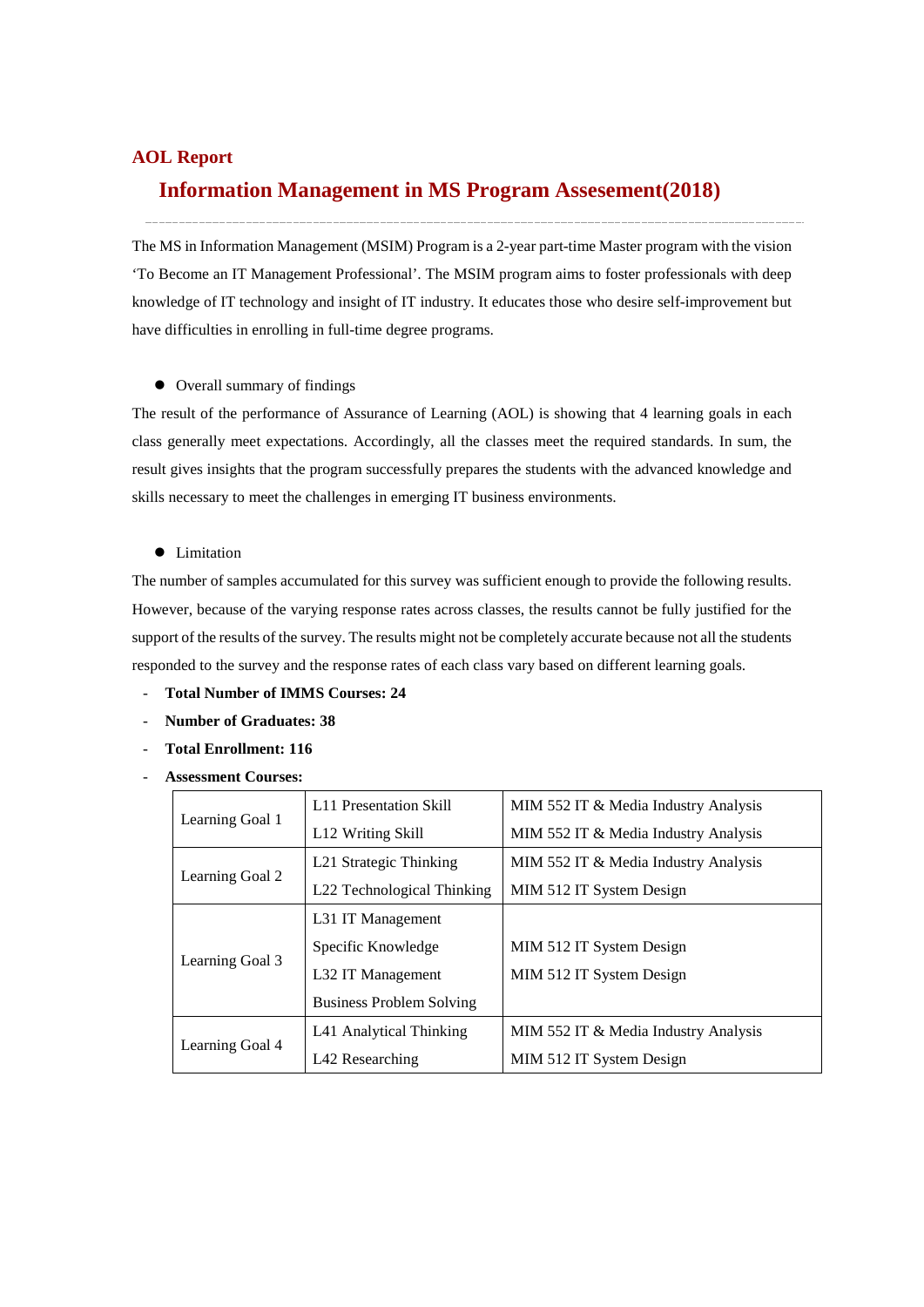## *Overview of assessment*

#### **Information Management in MS Program Assessment: Learning Goal 1**

## **Learning Goal: Our graduates will be professional effective communicators.**

| <b>Learning Objective</b>                 | <b>Sample</b>       | Methods                         |
|-------------------------------------------|---------------------|---------------------------------|
| (L11) Our students will deliver effective | Student enrolled in |                                 |
| presentation accompanied with proper      | $MIN552(N=21)$      | - (L11) Course-embedded         |
| IT management                             |                     | presentation evaluation by      |
| (L12) Our student will create well-       | $MIN552(N=21)$      | faculty                         |
| written professional papers on a          |                     | - (L12) Dissertation evaluation |
| research topic.                           |                     |                                 |

Finding

**-** Using assessment rubric by faculty, average score for L11and L12 are 2.84 and 2.80 respectively.

\* 1 (Fails to Meet Expectations) 2 (Meets Expectations) 3 (Exceed Expectation)

- Based on the answers about the class, majority of the students have shown improvements in their overall ability to 1) Effectively organize the presentation materials, 2) Logically restructure the ideas and stories, 3) Improve their delivery skills with regard to body language, gestures, eye contacts, and high level of competency 4) Make better relationships with audiences by carefully analyzing the characteristics of audiences, 5) Develop presentation style that fits one's character, 6) Professionally hand in reports with detailed analysis in a well-written manner.

**Information Management in MS Program Assessment: Learning Goal 2**

**Learning Goal: Our graduates will be able to strategically analyze IT management problems and innovatively generate value through studying information technology.** 

| <b>Learning Objective</b>                | <b>Sample</b>           | <b>Methods</b>           |
|------------------------------------------|-------------------------|--------------------------|
| (L21) Our student will use appropriate   | <b>Student enrolled</b> | - (L21) Course-embedded  |
| analytical techniques to solve IT        | in                      | test evaluation by       |
| management problems and will demonstrate | $MIN552(N=21)$          | faculty                  |
| the ability of sound business research.  |                         | - (L22) Course-embedded  |
| (L22) Our students will study emerging   | $MIM512(N=30)$          | assignment evaluation by |
| information technology.                  |                         | faculty                  |
| Finding                                  |                         |                          |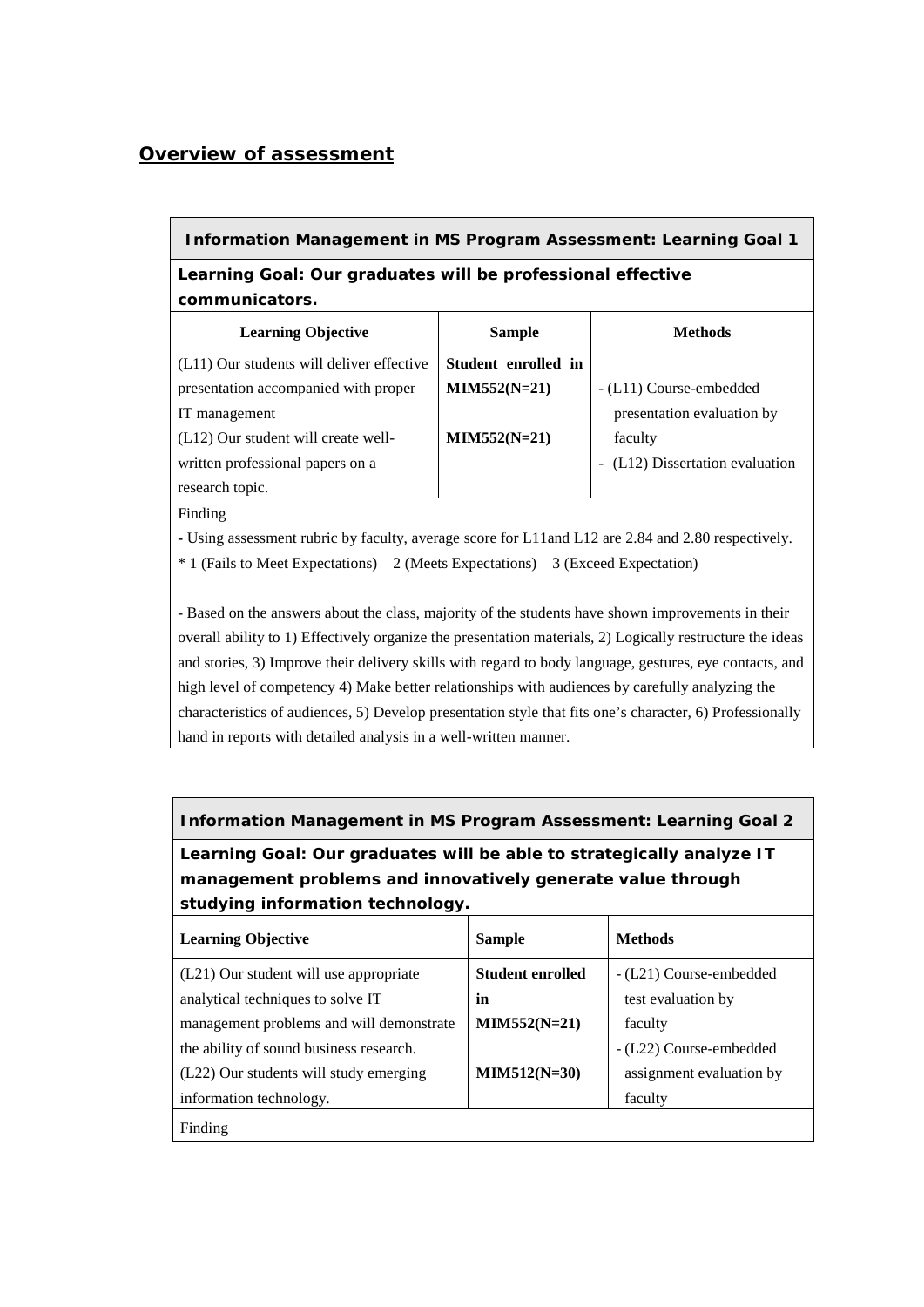- Based on the assessment rubric by faculty, average scores for L21, L22 are 2.63 and 2.49 respectively (meet the expectation).

\* 1 (Fails to Meet Expectations) 2 (Meets Expectations) 3 (Exceed Expectation)

- Depending on the diverse case studies on IT and media industries, it is found that students were able to professionally analyze the firms within IT and media industry and by solving dynamic problems that those firms encounter. Through the practice for enhancing business design skills, they were able to provide innovative answers with advanced use of information technologies.

#### **Information Management in MS Program Assessment: Learning Goal 3**

**Learning Goal: Our graduates will develop professional knowledge and exhibit professional competencies in IT management.**

| <b>Learning Objective</b>                                                                                                                                                                          | <b>Sample</b>                                                    | <b>Methods</b>                                                                                                                   |
|----------------------------------------------------------------------------------------------------------------------------------------------------------------------------------------------------|------------------------------------------------------------------|----------------------------------------------------------------------------------------------------------------------------------|
| (L31) Our students will build IT management<br>specific knowledge and understand the key<br>issues.<br>(L32) Our students apply domain expertise to<br>the business problems in the IT management. | <b>Student enrolled</b><br>in MIM512( $N=30$ )<br>$MIN512(N=30)$ | - (L31) Course-embedded<br>assignment evaluation by<br>faculty<br>- (L32) Course-embedded<br>assignment evaluation by<br>faculty |
|                                                                                                                                                                                                    |                                                                  |                                                                                                                                  |

#### Finding

**-** Based on the assessment rubric by faculty, average scores for L31, L32 are 2.62 and 2.45 respectively.

\* 1 (Fails to Meet Expectations) 2 (Meets Expectations) 3 (Exceed Expectation)

**-** Drawing upon both academic papers and case materials on IT firms system design examples, it is shown that the students got deeper understandings on how newly developed tools can be used appropriately in solving diverse business problems that the firms encounter. They were also able to give proper advice regarding these firms' system design.

| <b>Information Management in MS Program Assessment: Learning Goal 4</b> |  |  |  |  |
|-------------------------------------------------------------------------|--|--|--|--|
| Learning Goal: Our graduates will be capable researchers.               |  |  |  |  |
| <b>Learning Objective</b><br><b>Sample</b><br>Methods                   |  |  |  |  |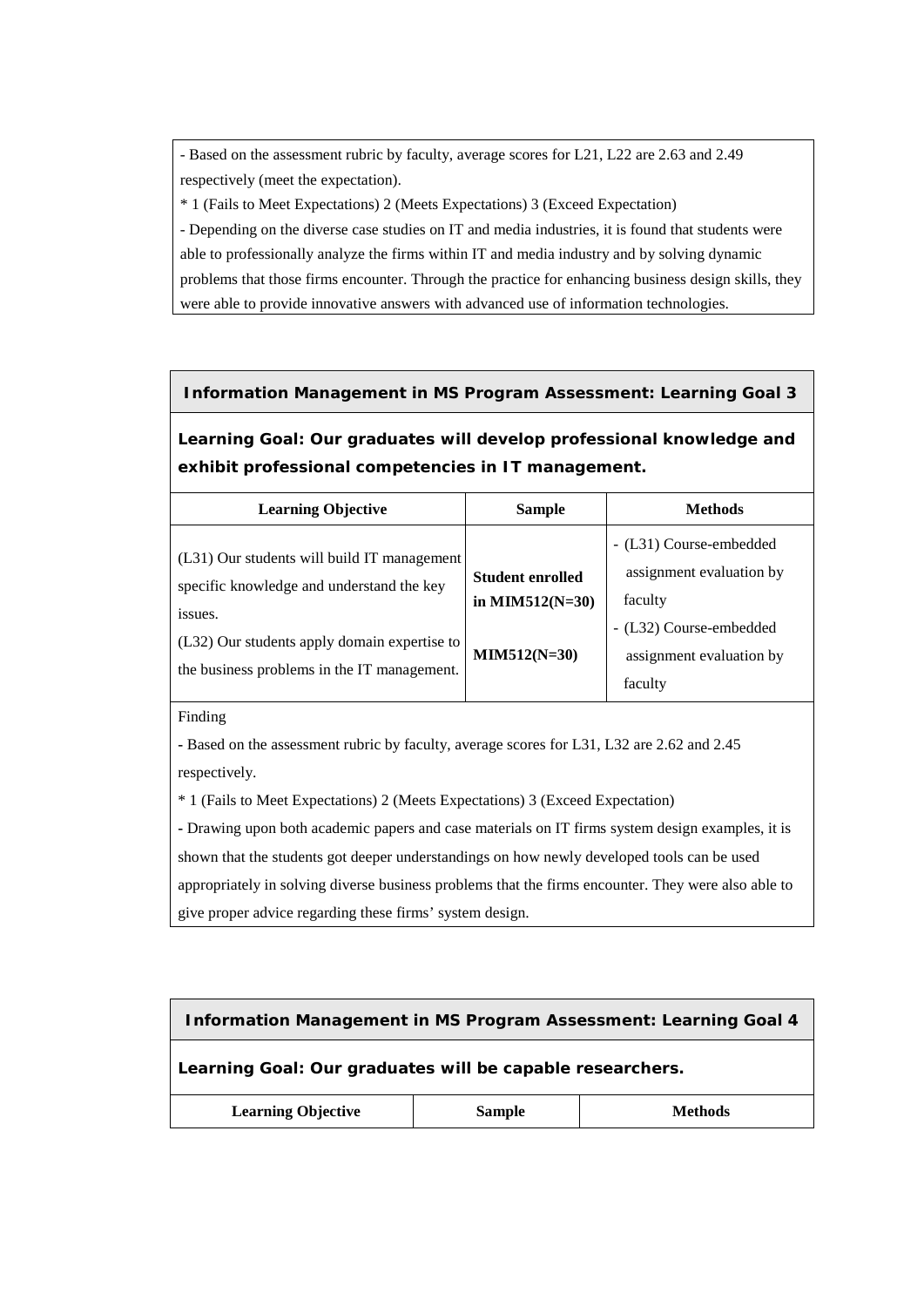| (L41) Our student will identify and                                                                            |                            |                               |  |  |
|----------------------------------------------------------------------------------------------------------------|----------------------------|-------------------------------|--|--|
| diagnose management/research                                                                                   | <b>Student enrolled in</b> | (L41) Course-embedded         |  |  |
| problems.                                                                                                      | $MIM552(N=21)$             | assignment evaluation by      |  |  |
| (L42) Our students will engage in                                                                              |                            | faculty                       |  |  |
| management research and present                                                                                |                            |                               |  |  |
| the findings of such research                                                                                  | $MIN512(N=30)$             | (L42) Dissertation evaluation |  |  |
| effectively.                                                                                                   |                            |                               |  |  |
| Finding                                                                                                        |                            |                               |  |  |
| - Using assessment rubric by faculty, average scores for L41, L42 are 2.64 and 2.44 respectively.              |                            |                               |  |  |
| * 1 (Fails to Meet Expectations) 2 (Meets Expectations) 3 (Exceed Expectation)                                 |                            |                               |  |  |
| - As students were required to recognize and analyze the business problems of target firms, especially         |                            |                               |  |  |
| firms within IT and media industry, it was proven that students can use the learned techniques and             |                            |                               |  |  |
| their skills to find the critical risks and potential opportunities of the target firms in a realistic manner. |                            |                               |  |  |
| - Moreover, they are able to confidently apply appropriate research activities and effectively present         |                            |                               |  |  |

their findings to the audiences.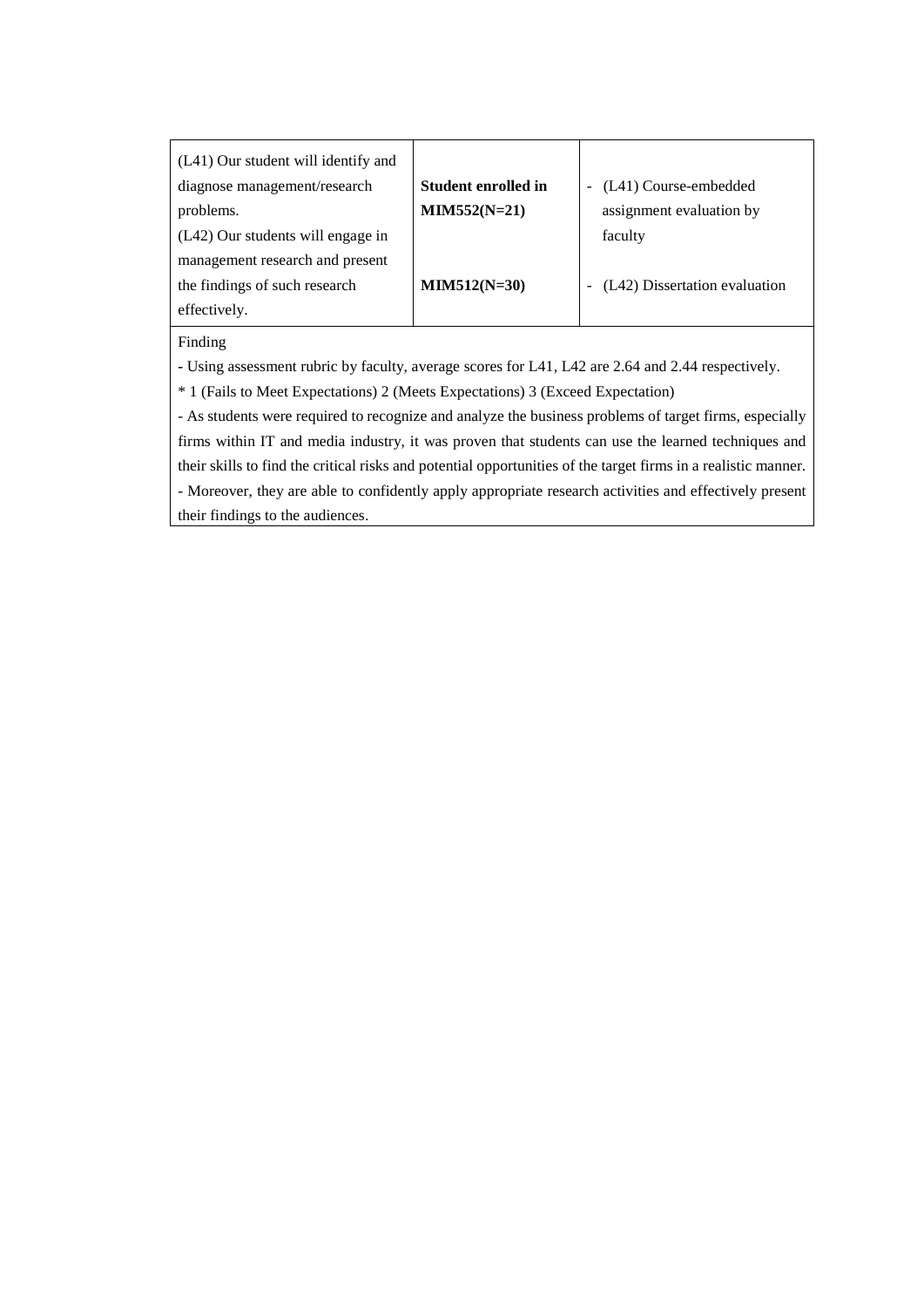# *Data Analysis and Results*

| Assessment Learning Goal 1(L11): MIM552 (N=21) |                  |                      |                              |                                                                                |                     |                                              |                                  |
|------------------------------------------------|------------------|----------------------|------------------------------|--------------------------------------------------------------------------------|---------------------|----------------------------------------------|----------------------------------|
|                                                |                  |                      |                              | <b>Professional Communication</b>                                              |                     |                                              |                                  |
|                                                | $L11$ :          |                      |                              | Skills to deliver effective presentation accompanied with proper IT management |                     |                                              |                                  |
| Student<br>Number                              | Organizati<br>on | Quality of<br>slides | Voice<br>Quality<br>and pace | Mannerism<br>${\bf S}$                                                         | Profession<br>alism | Use of<br>media/rapp<br>ort with<br>audience | Ability to<br>answer<br>question |
| $\mathbf{1}$                                   | 3                | $\overline{3}$       | $\mathfrak{Z}$               | $\overline{3}$                                                                 | $\mathfrak{Z}$      | 3                                            | 3                                |
| $\overline{2}$                                 | $\mathfrak{Z}$   | 3                    | 3                            | 3                                                                              | 3                   | $\mathfrak{Z}$                               | 3                                |
| 3                                              | 3                | $\overline{3}$       | $\overline{3}$               | $\overline{3}$                                                                 | $\mathfrak{Z}$      | $\overline{3}$                               | $\mathfrak{Z}$                   |
| $\overline{4}$                                 | 3                | $\overline{3}$       | $\overline{3}$               | $\overline{2}$                                                                 | $\overline{3}$      | $\overline{3}$                               | $\overline{3}$                   |
| 5                                              | $\mathfrak{Z}$   | 3                    | $\mathfrak{Z}$               | $\overline{3}$                                                                 | $\mathfrak{Z}$      | $\mathfrak{Z}$                               | $\mathfrak{Z}$                   |
| 6                                              | 3                | 3                    | 3                            | $\overline{2}$                                                                 | 3                   | $\mathfrak{Z}$                               | $\mathfrak{Z}$                   |
| $\overline{7}$                                 | $\overline{3}$   | 3                    | $\overline{3}$               | $\overline{3}$                                                                 | $\mathfrak{Z}$      | $\mathfrak{Z}$                               | $\mathfrak{Z}$                   |
| 8                                              | $\mathfrak{Z}$   | 3                    | $\mathfrak{Z}$               | $\overline{3}$                                                                 | $\mathfrak{Z}$      | $\mathfrak{Z}$                               | $\mathfrak{Z}$                   |
| 9                                              | 3                | 3                    | 3                            | 3                                                                              | 3                   | $\overline{3}$                               | 3                                |
| $10\,$                                         | 3                | $\overline{3}$       | $\overline{3}$               | $\overline{3}$                                                                 | $\overline{3}$      | $\overline{3}$                               | $\mathfrak{Z}$                   |
| 11                                             | $\mathfrak{Z}$   | 3                    | $\sqrt{2}$                   | 3                                                                              | $\mathfrak{Z}$      | $\mathfrak{Z}$                               | $\mathfrak{Z}$                   |
| 12                                             | $\mathfrak{Z}$   | 3                    | $\mathfrak{Z}$               | $\mathfrak{Z}$                                                                 | $\mathfrak{Z}$      | $\mathfrak{Z}$                               | $\mathfrak{Z}$                   |
| 13                                             | $\overline{3}$   | $\overline{3}$       | $\mathfrak{Z}$               | $\overline{3}$                                                                 | $\mathfrak{Z}$      | $\overline{3}$                               | $\mathfrak{Z}$                   |
| 14                                             | $\overline{2}$   | 3                    | $\mathfrak{Z}$               | 3                                                                              | 3                   | $\mathfrak{Z}$                               | 3                                |
| 15                                             | $\sqrt{2}$       | 3                    | $\mathfrak{Z}$               | 3                                                                              | $\mathfrak{Z}$      | $\mathfrak{Z}$                               | 3                                |
| 16                                             | $\overline{c}$   | $\overline{2}$       | $\sqrt{2}$                   | $\overline{3}$                                                                 | 3                   | $\overline{2}$                               | $\sqrt{2}$                       |
| 17                                             | $\overline{c}$   | $\mathbf{2}$         | 3                            | 3                                                                              | 3                   | 3                                            | $\mathfrak{Z}$                   |
| 18                                             | $\overline{c}$   | $\sqrt{2}$           | $\mathfrak{Z}$               | $\overline{3}$                                                                 | $\mathfrak{Z}$      | $\overline{3}$                               | $\mathfrak{Z}$                   |
| 19                                             | $\overline{c}$   | $\overline{2}$       | $\overline{3}$               | $\overline{3}$                                                                 | $\mathfrak{Z}$      | $\overline{3}$                               | $\mathfrak{Z}$                   |
| 20                                             | 3                | $\mathfrak{Z}$       | $\mathfrak{Z}$               | $\mathfrak{Z}$                                                                 | $\mathfrak{Z}$      | $\mathfrak{Z}$                               | $\mathfrak{Z}$                   |
| 21                                             | $\overline{c}$   | $\sqrt{2}$           | $\sqrt{2}$                   | $\overline{2}$                                                                 | $\boldsymbol{2}$    | $\overline{2}$                               | $\sqrt{2}$                       |
| Total 3                                        | 14               | 16                   | $18\,$                       | $18\,$                                                                         | $20\,$              | 19                                           | 19                               |
| Total 2                                        | $\overline{7}$   | 5                    | $\overline{3}$               | $\overline{3}$                                                                 | $\,1$               | $\overline{2}$                               | $\overline{c}$                   |
| Total 1                                        | $\boldsymbol{0}$ | $\boldsymbol{0}$     | $\boldsymbol{0}$             | $\boldsymbol{0}$                                                               | $\boldsymbol{0}$    | $\boldsymbol{0}$                             | $\boldsymbol{0}$                 |
| Average                                        | 2.67             | 2.76                 | 2.86                         | 2.86                                                                           | 2.95                | 2.90                                         | 2.90                             |
| <b>Total Average</b>                           | 2.84             |                      |                              |                                                                                |                     |                                              |                                  |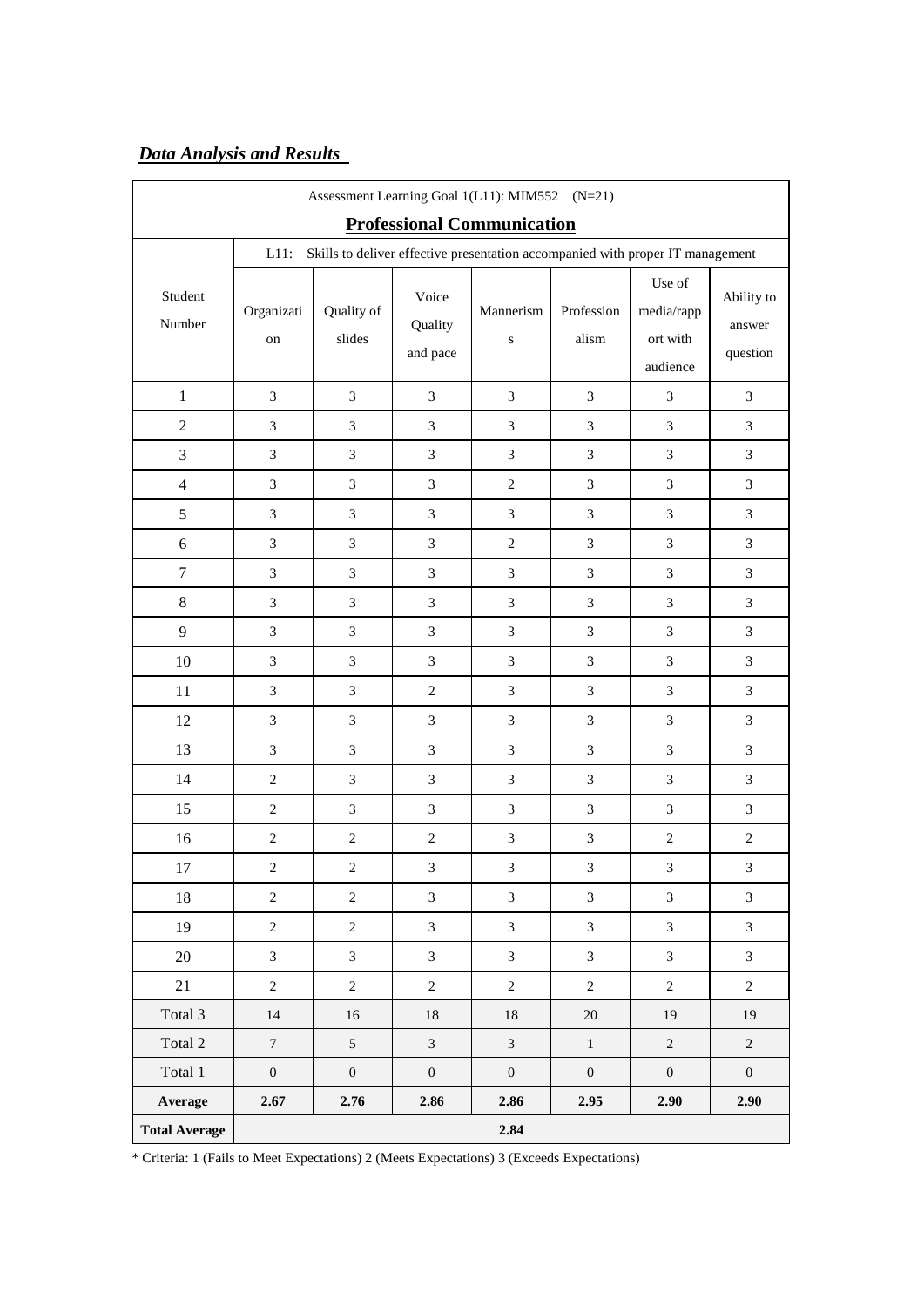| Assessment Learning Goal 1(L12): MIM552 (N=21) |                  |                  |                                                                                    |                  |                  |                  |
|------------------------------------------------|------------------|------------------|------------------------------------------------------------------------------------|------------------|------------------|------------------|
|                                                |                  |                  | <b>Professional Communication</b>                                                  |                  |                  |                  |
|                                                |                  |                  | L12: Our student will create well-written professional papers on a research topic. |                  |                  |                  |
| Student                                        | Logic and        |                  | Spelling and                                                                       | Developmen       | Purpose and      |                  |
| Number                                         | organization     | Language         | grammar                                                                            | t of ideas       | audience         | Format           |
| $\mathbf{1}$                                   | 3                | $\mathfrak{Z}$   | $\mathfrak{Z}$                                                                     | 3                | 3                | $\mathfrak{Z}$   |
| $\sqrt{2}$                                     | $\mathfrak{Z}$   | 3                | $\mathfrak{Z}$                                                                     | $\overline{3}$   | $\mathfrak{Z}$   | 3                |
| 3                                              | $\mathfrak{Z}$   | 3                | $\mathfrak{Z}$                                                                     | 3                | 3                | 3                |
| $\overline{4}$                                 | 3                | $\sqrt{2}$       | $\sqrt{3}$                                                                         | 3                | 3                | $\sqrt{2}$       |
| $\sqrt{5}$                                     | $\mathfrak{Z}$   | $\mathfrak{Z}$   | $\mathfrak{Z}$                                                                     | 3                | $\mathfrak{Z}$   | $\mathfrak{Z}$   |
| $\sqrt{6}$                                     | 3                | $\mathfrak{Z}$   | $\ensuremath{\mathfrak{Z}}$                                                        | $\mathfrak{Z}$   | 3                | 3                |
| $\boldsymbol{7}$                               | 3                | 3                | $\mathfrak{Z}$                                                                     | 3                | 3                | $\overline{3}$   |
| $8\,$                                          | $\mathfrak{Z}$   | $\mathfrak{Z}$   | $\ensuremath{\mathfrak{Z}}$                                                        | 3                | 3                | 3                |
| 9                                              | 3                | $\mathfrak{Z}$   | $\ensuremath{\mathfrak{Z}}$                                                        | 3                | 3                | $\mathfrak{Z}$   |
| 10                                             | 3                | 3                | $\ensuremath{\mathfrak{Z}}$                                                        | 3                | 3                | $\mathfrak{Z}$   |
| 11                                             | 3                | 3                | $\mathfrak{Z}$                                                                     | 3                | 3                | $\overline{3}$   |
| 12                                             | $\mathfrak{Z}$   | $\mathfrak{Z}$   | $\mathfrak{Z}$                                                                     | 3                | 3                | 3                |
| 13                                             | $\overline{2}$   | 3                | $\mathfrak{Z}$                                                                     | $\overline{2}$   | $\overline{3}$   | $\overline{3}$   |
| 14                                             | $\overline{2}$   | $\mathfrak{Z}$   | $\mathfrak{Z}$                                                                     | $\overline{2}$   | $\mathfrak{Z}$   | $\mathfrak{Z}$   |
| 15                                             | $\overline{2}$   | $\mathfrak{Z}$   | $\ensuremath{\mathfrak{Z}}$                                                        | $\overline{2}$   | 3                | $\mathfrak{Z}$   |
| 16                                             | $\overline{2}$   | 3                | $\mathfrak{Z}$                                                                     | $\overline{2}$   | $\overline{2}$   | $\mathfrak{Z}$   |
| 17                                             | $\overline{2}$   | 3                | $\mathfrak{Z}$                                                                     | $\overline{c}$   | $\overline{c}$   | $\overline{c}$   |
| 18                                             | $\sqrt{2}$       | $\mathfrak{Z}$   | $\ensuremath{\mathfrak{Z}}$                                                        | 3                | $\mathfrak{Z}$   | $\mathfrak{Z}$   |
| 19                                             | $\sqrt{2}$       | $\mathfrak{Z}$   | 3                                                                                  | $\,2$            | 3                | $\boldsymbol{2}$ |
| 20                                             | $\mathfrak{Z}$   | $\mathfrak{Z}$   | $\mathfrak{Z}$                                                                     | $\mathfrak{Z}$   | $\mathfrak{Z}$   | $\mathfrak{Z}$   |
| 21                                             | $\overline{2}$   | $\overline{c}$   | $\overline{2}$                                                                     | $\overline{c}$   | $\overline{c}$   | $\overline{2}$   |
| Total 3                                        | 13               | 19               | $20\,$                                                                             | $14\,$           | $18\,$           | $17\,$           |
| Total 2                                        | $8\,$            | $\overline{c}$   | $\,1$                                                                              | $\overline{7}$   | $\overline{3}$   | $\overline{4}$   |
| $\mbox{Total}$ $1$                             | $\boldsymbol{0}$ | $\boldsymbol{0}$ | $\boldsymbol{0}$                                                                   | $\boldsymbol{0}$ | $\boldsymbol{0}$ | $\boldsymbol{0}$ |
| Average                                        | 2.62             | 2.90             | 2.95                                                                               | 2.67             | 2.86             | 2.81             |
| <b>Total Average</b>                           | 2.80             |                  |                                                                                    |                  |                  |                  |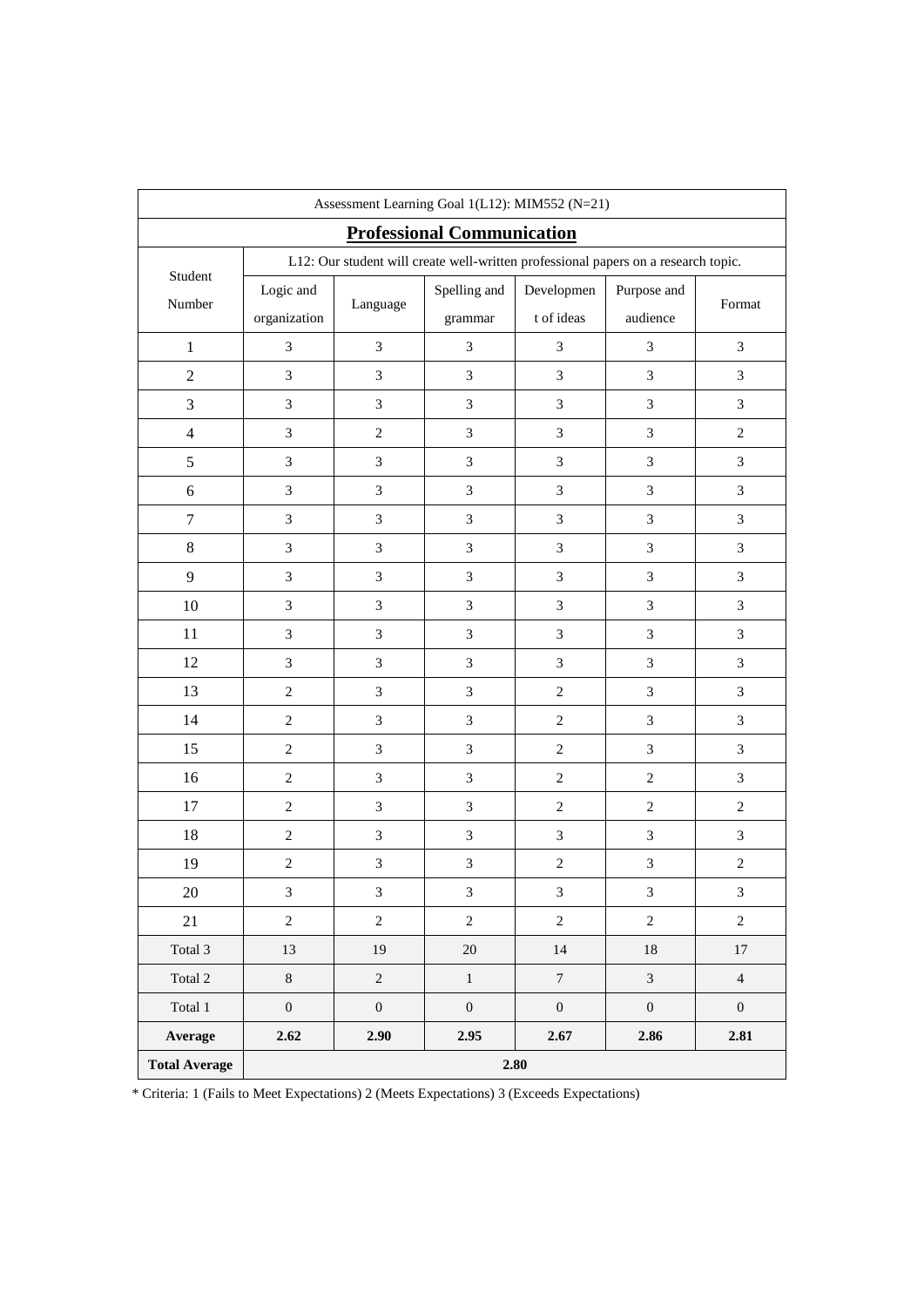|                      | Assessment Learning Goal 2(L21): MIM552 (N=21) |                                                   |                                         |                                                         |                                  |                                                                             |                             |
|----------------------|------------------------------------------------|---------------------------------------------------|-----------------------------------------|---------------------------------------------------------|----------------------------------|-----------------------------------------------------------------------------|-----------------------------|
|                      |                                                |                                                   |                                         | <b>Strategic Thinking &amp; Value Innovation</b>        |                                  |                                                                             |                             |
|                      | $L21$ :                                        |                                                   |                                         |                                                         |                                  | Using appropriate analytical techniques to solve IT management problems and |                             |
|                      |                                                |                                                   |                                         | will demonstrate the ability of sound business research |                                  |                                                                             |                             |
| Student<br>Number    | Factual<br>knowledge                           | Application<br>of strategic<br>analytical<br>tool | Application<br>of financial<br>analysis | Identification<br>of<br>problem/issu<br>es              | Generation<br>of<br>alternatives | Recommenda<br>tions                                                         | <b>Business</b><br>research |
| $\mathbf{1}$         | 3                                              | 3                                                 | $\mathfrak{Z}$                          | 3                                                       | $\mathfrak{Z}$                   | 3                                                                           | 3                           |
| $\overline{c}$       | 3                                              | 3                                                 | $\mathfrak{Z}$                          | 3                                                       | 3                                | 3                                                                           | 3                           |
| 3                    | 3                                              | $\overline{3}$                                    | $\mathfrak{Z}$                          | $\overline{3}$                                          | 3                                | $\overline{3}$                                                              | $\mathfrak{Z}$              |
| $\overline{4}$       | $\mathfrak{Z}$                                 | $\mathfrak{Z}$                                    | $\mathfrak{Z}$                          | 3                                                       | $\mathfrak{Z}$                   | $\mathfrak{Z}$                                                              | $\mathfrak{Z}$              |
| 5                    | 3                                              | 3                                                 | $\mathfrak{Z}$                          | 3                                                       | $\mathfrak{Z}$                   | 3                                                                           | 3                           |
| 6                    | 3                                              | $\overline{3}$                                    | $\mathfrak{Z}$                          | $\overline{3}$                                          | $\mathbf{2}$                     | $\overline{c}$                                                              | 3                           |
| 7                    | $\mathfrak{Z}$                                 | 3                                                 | $\mathfrak{Z}$                          | $\mathfrak{Z}$                                          | $\mathfrak{Z}$                   | 3                                                                           | $\mathfrak{Z}$              |
| 8                    | 3                                              | 3                                                 | $\mathfrak{Z}$                          | 3                                                       | 3                                | 3                                                                           | 3                           |
| 9                    | 3                                              | $\overline{3}$                                    | $\mathfrak{Z}$                          | $\overline{3}$                                          | $\overline{3}$                   | $\overline{3}$                                                              | $\mathfrak{Z}$              |
| 10                   | $\mathfrak{Z}$                                 | 3                                                 | $\mathfrak{Z}$                          | $\overline{3}$                                          | $\boldsymbol{\mathfrak{Z}}$      | 3                                                                           | $\mathfrak{Z}$              |
| 11                   | 3                                              | 3                                                 | $\mathfrak{Z}$                          | 3                                                       | 3                                | 3                                                                           | 3                           |
| 12                   | 3                                              | 3                                                 | $\mathfrak{Z}$                          | 3                                                       | $\mathfrak{Z}$                   | 3                                                                           | $\mathfrak{Z}$              |
| 13                   | $\overline{c}$                                 | $\overline{2}$                                    | $\sqrt{2}$                              | $\overline{2}$                                          | $\overline{2}$                   | $\overline{c}$                                                              | $\overline{c}$              |
| 14                   | $\overline{2}$                                 | $\overline{2}$                                    | $\overline{2}$                          | $\overline{2}$                                          | $\overline{2}$                   | $\overline{2}$                                                              | 2                           |
| 15                   | $\sqrt{2}$                                     | $\overline{c}$                                    | $\sqrt{2}$                              | $\overline{2}$                                          | $\sqrt{2}$                       | $\overline{c}$                                                              | $\sqrt{2}$                  |
| 16                   | $\overline{c}$                                 | $\overline{c}$                                    | $\mathbf{2}$                            | $\overline{c}$                                          | $\overline{c}$                   | $\overline{c}$                                                              | $\overline{c}$              |
| 17                   | 3                                              | 3                                                 | 2                                       | $\sqrt{2}$                                              | $\overline{2}$                   | $\overline{2}$                                                              | 2                           |
| 18                   | $\overline{3}$                                 | $\overline{c}$                                    | $\sqrt{2}$                              | $\overline{2}$                                          | $\sqrt{2}$                       | $\overline{2}$                                                              | $\overline{c}$              |
| 19                   | $\overline{3}$                                 | $\overline{2}$                                    | $\overline{c}$                          | $\overline{2}$                                          | $\overline{2}$                   | $\overline{2}$                                                              | $\overline{2}$              |
| $20\,$               | $\overline{3}$                                 | $\overline{3}$                                    | $\mathfrak{Z}$                          | $\overline{3}$                                          | $\overline{3}$                   | $\overline{3}$                                                              | $\overline{3}$              |
| 21                   | $\overline{2}$                                 | $\overline{c}$                                    | $\sqrt{2}$                              | $\overline{c}$                                          | $\overline{2}$                   | $\overline{2}$                                                              | $\overline{c}$              |
| Total 3              | 16                                             | 14                                                | 13                                      | 13                                                      | $12\,$                           | 12                                                                          | 13                          |
| Total 2              | 5                                              | $\overline{7}$                                    | $8\,$                                   | $8\,$                                                   | 9                                | $\overline{9}$                                                              | $8\,$                       |
| Total 1              | $\boldsymbol{0}$                               | $\boldsymbol{0}$                                  | $\boldsymbol{0}$                        | $\boldsymbol{0}$                                        | $\boldsymbol{0}$                 | $\boldsymbol{0}$                                                            | $\overline{0}$              |
| Average              | 2.76                                           | 2.67                                              | 2.62                                    | 2.62                                                    | 2.57                             | 2.57                                                                        | 2.62                        |
| <b>Total Average</b> |                                                |                                                   |                                         | 2.63                                                    |                                  |                                                                             |                             |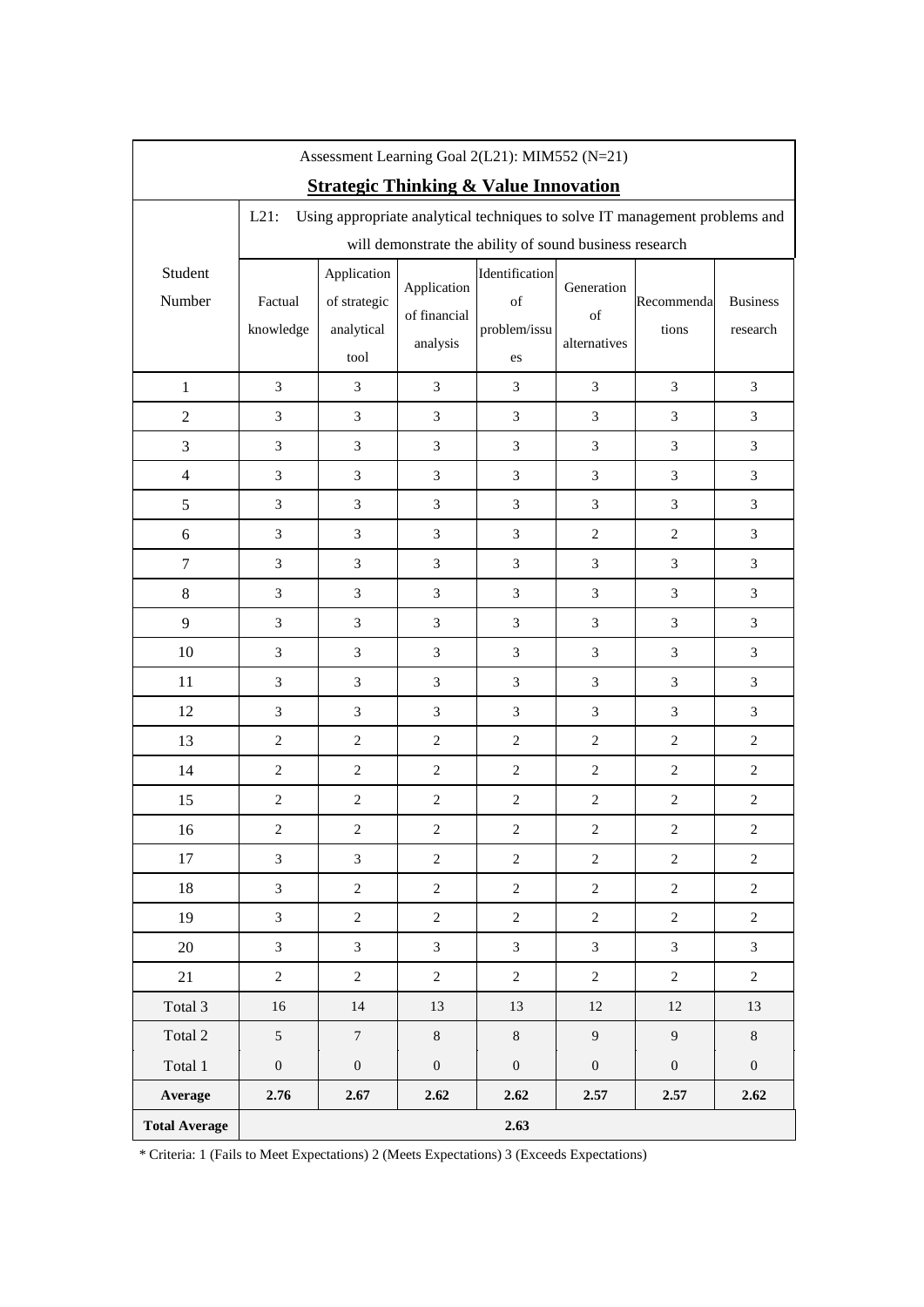|                  | Assessment Learning Goal 2(L22): MIM512 (N=30) |                                                  |                                               |                |                  |  |
|------------------|------------------------------------------------|--------------------------------------------------|-----------------------------------------------|----------------|------------------|--|
|                  |                                                | <b>Strategic Thinking &amp; Value Innovation</b> |                                               |                |                  |  |
| Student          |                                                |                                                  | L22: Studying emerging information technology |                |                  |  |
| Number           | Consideration                                  | Management                                       | Intellectual                                  | Horizontal     | Vertical         |  |
|                  |                                                | principle                                        | sensitivity                                   | synthesis      | synthesis        |  |
| $\,1$            | $\mathfrak{Z}$                                 | $\mathfrak{Z}$                                   | $\mathfrak{Z}$                                | $\mathfrak{Z}$ | $\mathfrak{Z}$   |  |
| $\sqrt{2}$       | $\mathfrak{Z}$                                 | $\boldsymbol{2}$                                 | $\mathfrak{Z}$                                | $\sqrt{2}$     | $\mathfrak{Z}$   |  |
| $\mathfrak{Z}$   | $\sqrt{2}$                                     | $\mathfrak{Z}$                                   | $\mathfrak{Z}$                                | $\sqrt{2}$     | $\sqrt{2}$       |  |
| $\overline{4}$   | $\overline{3}$                                 | 3                                                | $\overline{3}$                                | $\sqrt{2}$     | 3                |  |
| $\mathfrak{S}$   | $\sqrt{2}$                                     | $\mathfrak{Z}$                                   | $\mathfrak{Z}$                                | $\mathfrak{Z}$ | $\mathfrak{Z}$   |  |
| $6\,$            | $\boldsymbol{2}$                               | $\overline{c}$                                   | $\overline{c}$                                | $\sqrt{2}$     | $\overline{c}$   |  |
| $\overline{7}$   | $\sqrt{2}$                                     | $\mathfrak{Z}$                                   | $\sqrt{2}$                                    | $\mathfrak{Z}$ | $\mathbf{2}$     |  |
| $\,8\,$          | $\mathfrak{Z}$                                 | $\overline{c}$                                   | $\overline{3}$                                | $\sqrt{2}$     | $\mathfrak{Z}$   |  |
| $\boldsymbol{9}$ | $\overline{3}$                                 | $\mathfrak{Z}$                                   | $\sqrt{2}$                                    | $\mathfrak{Z}$ | $\mathfrak{Z}$   |  |
| 10               | $\sqrt{2}$                                     | $\overline{3}$                                   | $\sqrt{2}$                                    | $\sqrt{2}$     | $\sqrt{2}$       |  |
| $11\,$           | $\mathfrak{Z}$                                 | $\mathfrak{Z}$                                   | $\mathfrak{Z}$                                | $\sqrt{2}$     | $\sqrt{2}$       |  |
| $12\,$           | $\sqrt{2}$                                     | $\boldsymbol{2}$                                 | $\overline{2}$                                | $\mathfrak{Z}$ | $\sqrt{2}$       |  |
| 13               | $\sqrt{2}$                                     | $\mathfrak{Z}$                                   | $\sqrt{2}$                                    | $\mathfrak{Z}$ | $\mathfrak{Z}$   |  |
| 14               | $\mathfrak{Z}$                                 | $\mathfrak{Z}$                                   | $\mathfrak{Z}$                                | $\mathfrak{Z}$ | $\mathfrak{Z}$   |  |
| 15               | $\sqrt{2}$                                     | $\sqrt{2}$                                       | $\sqrt{2}$                                    | $\overline{2}$ | $\mathfrak{Z}$   |  |
| 16               | $\overline{3}$                                 | $\mathfrak{Z}$                                   | $\overline{3}$                                | $\sqrt{2}$     | $\mathfrak{Z}$   |  |
| 17               | $\mathfrak{Z}$                                 | $\boldsymbol{2}$                                 | $\sqrt{2}$                                    | $\sqrt{2}$     | $\boldsymbol{2}$ |  |
| $18\,$           | $\boldsymbol{2}$                               | $\overline{c}$                                   | $\overline{c}$                                | $\sqrt{2}$     | $\boldsymbol{2}$ |  |
| 19               | $\overline{c}$                                 | $\mathfrak{Z}$                                   | $\sqrt{2}$                                    | $\sqrt{2}$     | $\mathfrak{Z}$   |  |
| $20\,$           | $\mathfrak{Z}$                                 | $\mathfrak{Z}$                                   | $\mathfrak{Z}$                                | $\sqrt{2}$     | $\sqrt{2}$       |  |
| 21               | $\overline{c}$                                 | $\overline{c}$                                   | $\sqrt{2}$                                    | $\mathfrak{Z}$ | $\sqrt{2}$       |  |
| $22\,$           | $\overline{3}$                                 | $\overline{c}$                                   | $\overline{2}$                                | $\mathfrak{Z}$ | $\overline{2}$   |  |
| 23               | $\overline{3}$                                 | $\overline{c}$                                   | $\overline{2}$                                | $\sqrt{2}$     | $\sqrt{2}$       |  |
| 24               | $\mathfrak{Z}$                                 | $\mathfrak{Z}$                                   | $\mathfrak{Z}$                                | $\mathfrak{Z}$ | $\mathfrak{Z}$   |  |
| 25               | $\mathfrak{Z}$                                 | $\overline{2}$                                   | $\overline{3}$                                | $\sqrt{2}$     | $\sqrt{2}$       |  |
| $26\,$           | $\overline{c}$                                 | $\overline{2}$                                   | $\overline{c}$                                | $\mathfrak{Z}$ | $\sqrt{2}$       |  |
| 27               | $\overline{3}$                                 | $\overline{3}$                                   | $\overline{3}$                                | $\overline{2}$ | $\sqrt{2}$       |  |
| $28\,$           | $\overline{c}$                                 | $\mathfrak{Z}$                                   | $\overline{c}$                                | $\mathfrak{Z}$ | $\mathfrak{Z}$   |  |
| 29               | $\overline{2}$                                 | $\overline{3}$                                   | $\overline{c}$                                | $\mathfrak{Z}$ | $\mathfrak{Z}$   |  |
| $30\,$           | $\mathfrak{Z}$                                 | $\overline{c}$                                   | $\sqrt{2}$                                    | $\overline{2}$ | $\sqrt{2}$       |  |
| Total 3          | $16\,$                                         | $17\,$                                           | 13                                            | 13             | $14\,$           |  |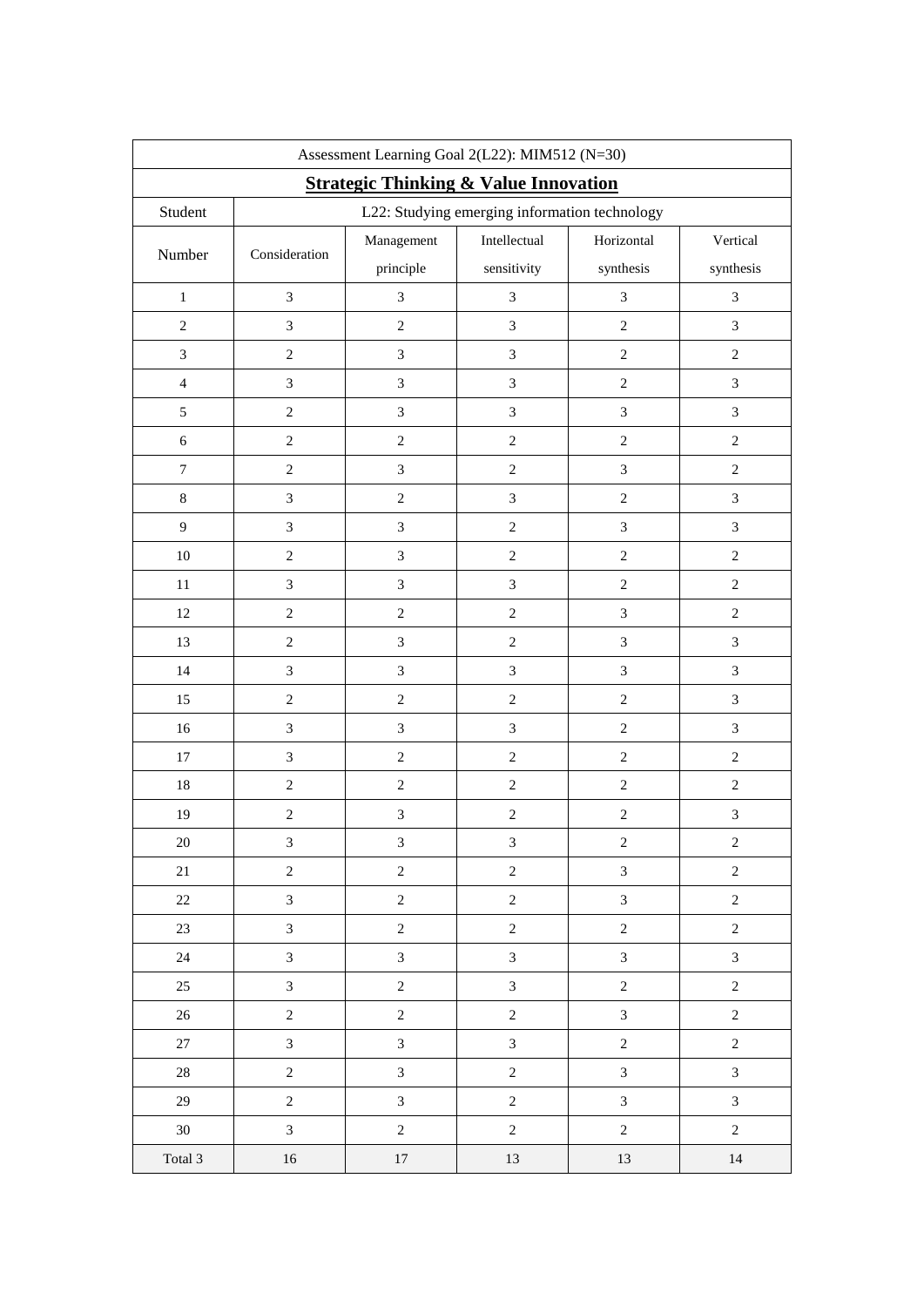| <b>Total Average</b> | 2.49            |      |      |      |      |
|----------------------|-----------------|------|------|------|------|
| Average              | 2.53            | 2.57 | 2.43 | 2.43 | 2.47 |
| Total 1              |                 |      |      |      |      |
| Total 2              | 14 <sup>°</sup> | 13   | 17   | 17   | 16   |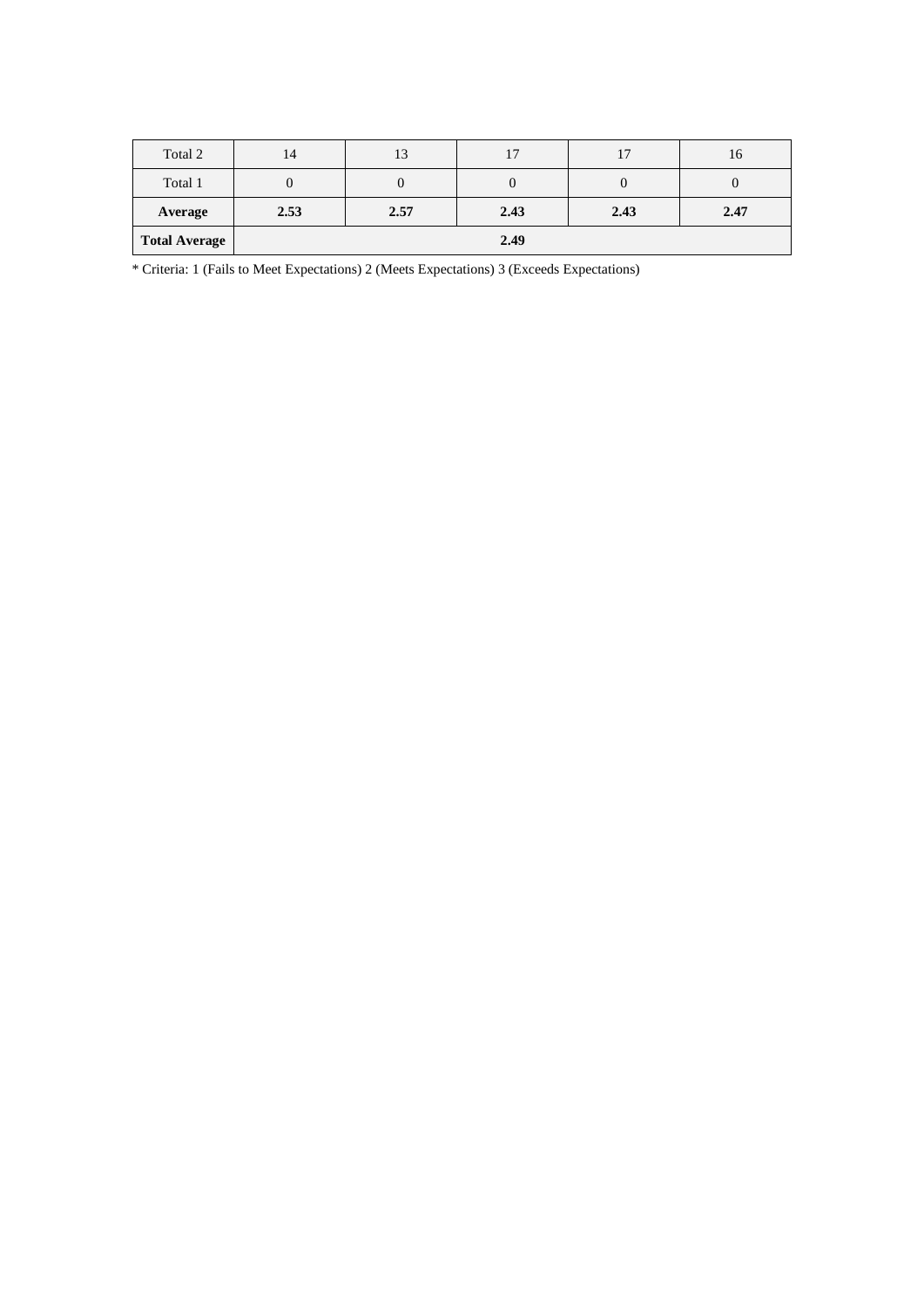| Assessment Learning Goal 3(L31): MIM512 (N=30) |                                                                                |                                       |  |  |  |  |
|------------------------------------------------|--------------------------------------------------------------------------------|---------------------------------------|--|--|--|--|
|                                                | Domain expertise in IT Management                                              |                                       |  |  |  |  |
| Student                                        | L31: Building IT management industry specific knowledge and understand the key |                                       |  |  |  |  |
|                                                |                                                                                | issues                                |  |  |  |  |
| Number                                         | Build industry specific knowledge                                              | Understand the key issues of business |  |  |  |  |
|                                                |                                                                                | environment                           |  |  |  |  |
| $\,1\,$                                        | $\mathfrak{Z}$                                                                 | $\mathfrak{Z}$                        |  |  |  |  |
| $\boldsymbol{2}$                               | $\sqrt{2}$                                                                     | 3                                     |  |  |  |  |
| $\mathfrak{Z}$                                 | $\mathfrak{Z}$                                                                 | $\overline{c}$                        |  |  |  |  |
| $\overline{4}$                                 | $\mathfrak{Z}$                                                                 | 3                                     |  |  |  |  |
| $\mathfrak s$                                  | $\mathfrak{Z}$                                                                 | 3                                     |  |  |  |  |
| $\sqrt{6}$                                     | $\overline{c}$                                                                 | $\sqrt{2}$                            |  |  |  |  |
| $\tau$                                         | $\mathfrak{Z}$                                                                 | $\sqrt{2}$                            |  |  |  |  |
| $\,8\,$                                        | $\,2$                                                                          | 3                                     |  |  |  |  |
| $\mathbf{9}$                                   | $\mathfrak{Z}$                                                                 | 3                                     |  |  |  |  |
| $10\,$                                         | $\boldsymbol{2}$                                                               | $\overline{3}$                        |  |  |  |  |
| 11                                             | $\mathfrak{Z}$                                                                 | 3                                     |  |  |  |  |
| 12                                             | $\sqrt{2}$                                                                     | 3                                     |  |  |  |  |
| 13                                             | $\ensuremath{\mathfrak{Z}}$                                                    | 3                                     |  |  |  |  |
| 14                                             | $\mathfrak{Z}$                                                                 | $\sqrt{2}$                            |  |  |  |  |
| 15                                             | $\overline{c}$                                                                 | $\overline{c}$                        |  |  |  |  |
| 16                                             | $\sqrt{2}$                                                                     | 3                                     |  |  |  |  |
| 17                                             | $\mathfrak{Z}$                                                                 | $\sqrt{2}$                            |  |  |  |  |
| 18                                             | $\overline{c}$                                                                 | $\sqrt{2}$                            |  |  |  |  |
| 19                                             | $\boldsymbol{2}$                                                               | 3                                     |  |  |  |  |
| $20\,$                                         | $\overline{3}$                                                                 | $\overline{3}$                        |  |  |  |  |
| $21\,$                                         | $\overline{c}$                                                                 | $\overline{3}$                        |  |  |  |  |
| $22\,$                                         | $\overline{3}$                                                                 | $\overline{c}$                        |  |  |  |  |
| 23                                             | $\boldsymbol{2}$                                                               | $\overline{\mathbf{3}}$               |  |  |  |  |
| $24\,$                                         | $\mathfrak{Z}$                                                                 | $\mathfrak{Z}$                        |  |  |  |  |
| $25\,$                                         | $\overline{c}$                                                                 | $\overline{3}$                        |  |  |  |  |
| $26\,$                                         | $\overline{3}$                                                                 | $\overline{3}$                        |  |  |  |  |
| $27\,$                                         | $\sqrt{2}$                                                                     | $\overline{3}$                        |  |  |  |  |
| 28                                             | $\overline{3}$                                                                 | $\overline{3}$                        |  |  |  |  |
| 29                                             | $\sqrt{2}$                                                                     | $\overline{\mathbf{3}}$               |  |  |  |  |
| $30\,$                                         | $\mathfrak{Z}$                                                                 | $\overline{c}$                        |  |  |  |  |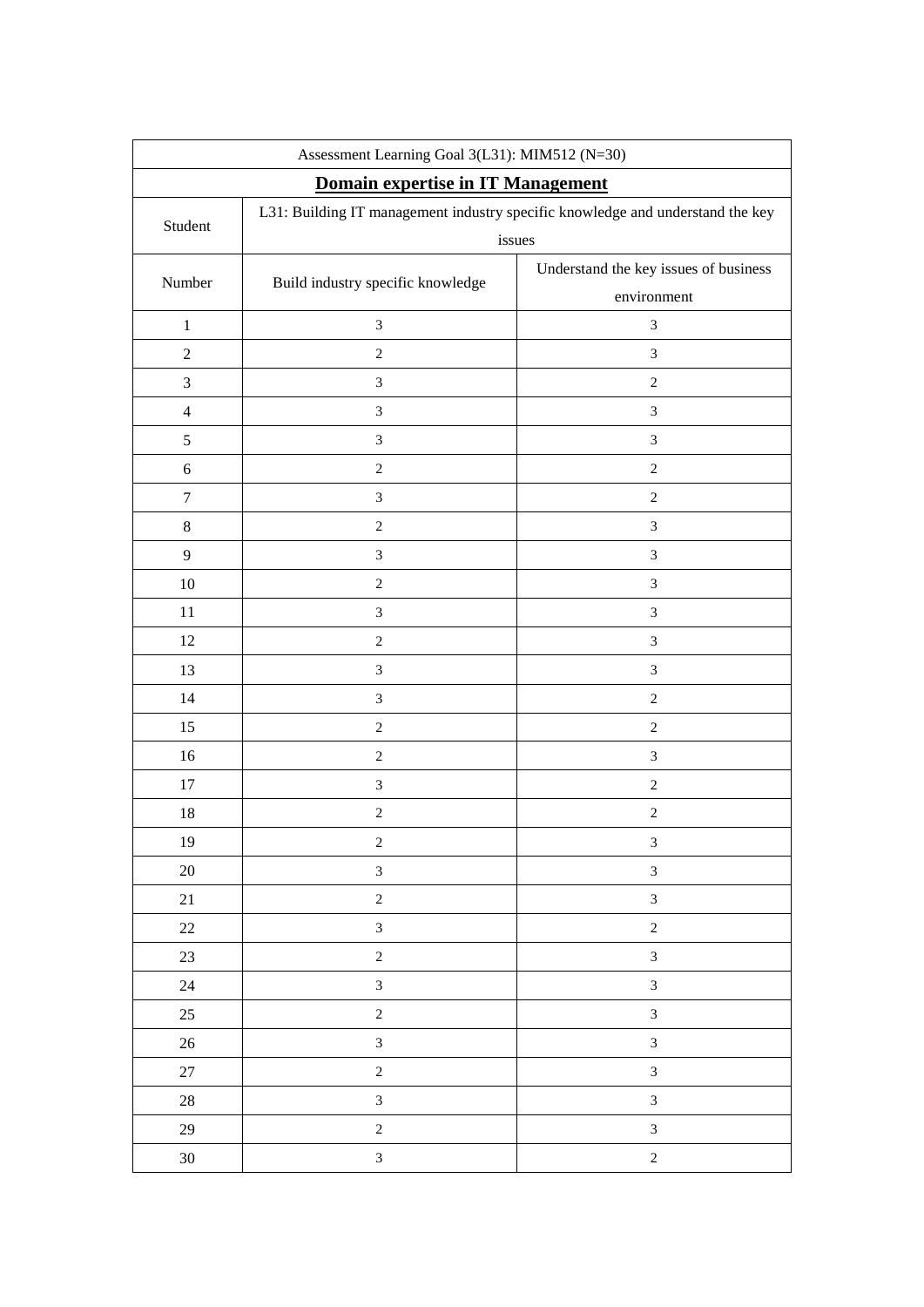| Total 3              | 16   | 21   |  |  |
|----------------------|------|------|--|--|
| Total 2              | 14   |      |  |  |
| Total 1              |      |      |  |  |
| Average              | 2.53 | 2.70 |  |  |
| <b>Total Average</b> | 2.62 |      |  |  |

| Assessment L2earning Goal 3(L32): MIM512 (N=30)                                         |                                        |                                      |  |  |  |  |
|-----------------------------------------------------------------------------------------|----------------------------------------|--------------------------------------|--|--|--|--|
| Domain expertise in IT Management                                                       |                                        |                                      |  |  |  |  |
| L32: Applying domain expertise to the business problems in the IT management<br>Student |                                        |                                      |  |  |  |  |
| Number                                                                                  | Apply industry specific knowledge to a | Recommend solutions using structured |  |  |  |  |
|                                                                                         | specific problem                       | approach                             |  |  |  |  |
| $\mathbf{1}$                                                                            | $\overline{3}$                         | $\mathfrak{Z}$                       |  |  |  |  |
| $\overline{2}$                                                                          | $\sqrt{2}$                             | $\mathfrak{Z}$                       |  |  |  |  |
| 3                                                                                       | $\ensuremath{\mathfrak{Z}}$            | $\sqrt{2}$                           |  |  |  |  |
| $\overline{4}$                                                                          | $\mathfrak{Z}$                         | $\mathfrak{Z}$                       |  |  |  |  |
| $\sqrt{5}$                                                                              | $\sqrt{2}$                             | $\ensuremath{\mathfrak{Z}}$          |  |  |  |  |
| 6                                                                                       | $\mathbf{2}$                           | $\mathbf{2}$                         |  |  |  |  |
| $\boldsymbol{7}$                                                                        | $\mathfrak{Z}$                         | $\sqrt{2}$                           |  |  |  |  |
| $\,8$                                                                                   | $\ensuremath{\mathfrak{Z}}$            | $\sqrt{2}$                           |  |  |  |  |
| 9                                                                                       | $\ensuremath{\mathfrak{Z}}$            | $\sqrt{2}$                           |  |  |  |  |
| $10\,$                                                                                  | $\sqrt{2}$                             | $\ensuremath{\mathfrak{Z}}$          |  |  |  |  |
| 11                                                                                      | $\ensuremath{\mathfrak{Z}}$            | $\sqrt{2}$                           |  |  |  |  |
| 12                                                                                      | $\overline{2}$                         | $\sqrt{2}$                           |  |  |  |  |
| 13                                                                                      | $\mathbf{2}$                           | $\sqrt{2}$                           |  |  |  |  |
| 14                                                                                      | $\mathfrak{Z}$                         | $\ensuremath{\mathfrak{Z}}$          |  |  |  |  |
| 15                                                                                      | $\overline{2}$                         | $\sqrt{2}$                           |  |  |  |  |
| 16                                                                                      | $\sqrt{2}$                             | $\ensuremath{\mathfrak{Z}}$          |  |  |  |  |
| 17                                                                                      | $\sqrt{2}$                             | $\mathfrak{Z}$                       |  |  |  |  |
| 18                                                                                      | $\mathbf{2}$                           | $\sqrt{2}$                           |  |  |  |  |
| 19                                                                                      | $\sqrt{2}$                             | $\sqrt{2}$                           |  |  |  |  |
| 20                                                                                      | $\ensuremath{\mathfrak{Z}}$            | 3                                    |  |  |  |  |
| 21                                                                                      | $\mathfrak{Z}$                         | $\overline{c}$                       |  |  |  |  |
| $22\,$                                                                                  | $\overline{2}$                         | $\mathfrak{Z}$                       |  |  |  |  |
| 23                                                                                      | $\overline{2}$                         | $\sqrt{2}$                           |  |  |  |  |
| 24                                                                                      | $\overline{3}$                         | $\mathfrak{Z}$                       |  |  |  |  |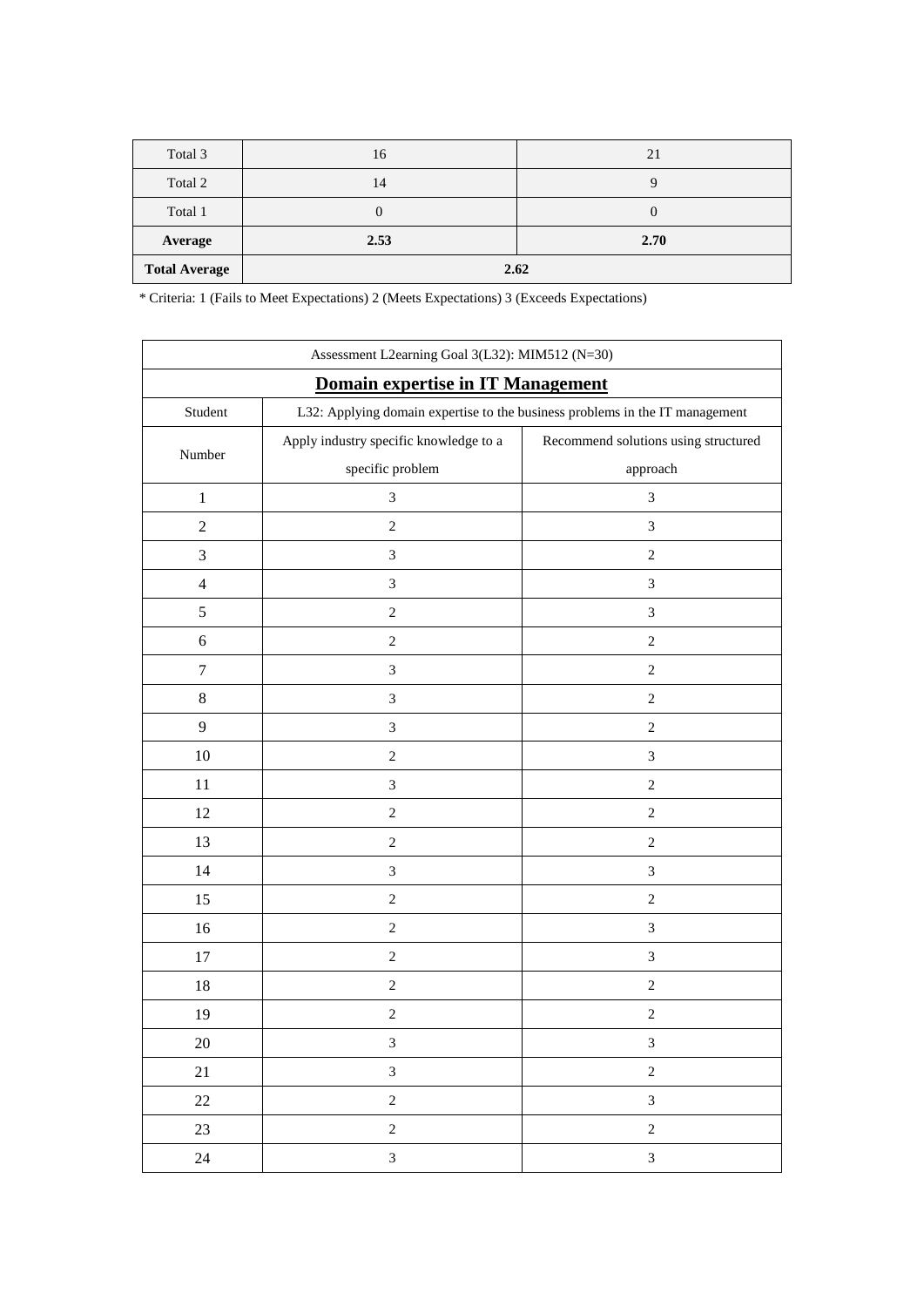| 25                   | 2              | 3              |  |  |
|----------------------|----------------|----------------|--|--|
| 26                   | 3              | 2              |  |  |
| $27\,$               | 2              | $\overline{2}$ |  |  |
| 28                   | 3              | 2              |  |  |
| 29                   | $\overline{2}$ | 3              |  |  |
| 30                   | 3              | 2              |  |  |
| Total 3              | 14             | 13             |  |  |
| Total 2              | 16             | $17\,$         |  |  |
| Total 1              | $\mathbf{0}$   | $\theta$       |  |  |
| Average              | 2.47           | 2.43           |  |  |
| <b>Total Average</b> | 2.45           |                |  |  |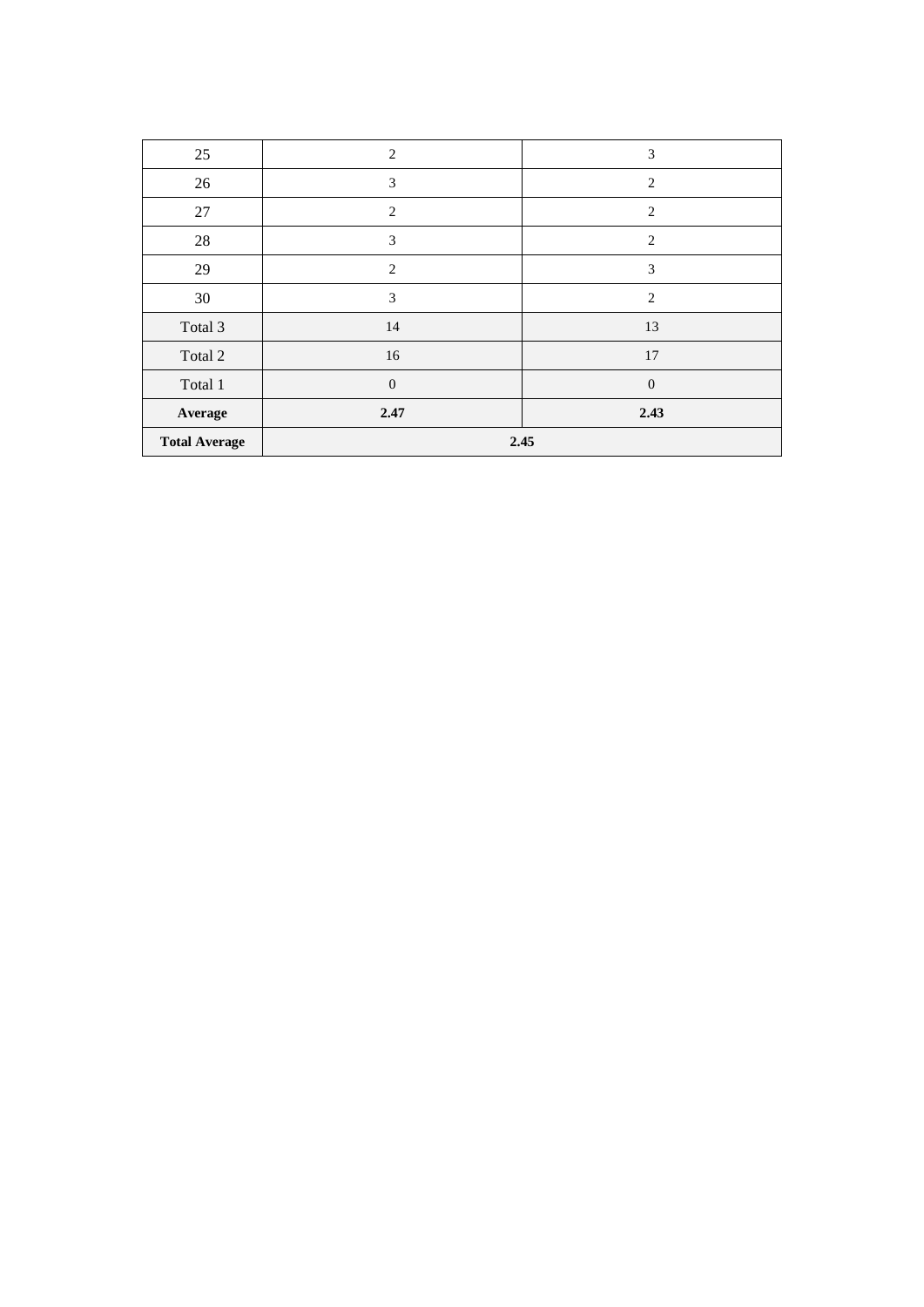| Assessment Learning Goal 4(L41): MIM552 (N=21) |                                                                       |                                    |                            |                           |                                                           |                                                                               |                                                                                                                         |
|------------------------------------------------|-----------------------------------------------------------------------|------------------------------------|----------------------------|---------------------------|-----------------------------------------------------------|-------------------------------------------------------------------------------|-------------------------------------------------------------------------------------------------------------------------|
| <b>Analytical and Creative Thinking</b>        |                                                                       |                                    |                            |                           |                                                           |                                                                               |                                                                                                                         |
| Student                                        | L41: Capability to identify and diagnose management/research problems |                                    |                            |                           |                                                           |                                                                               |                                                                                                                         |
| Number                                         | Identify<br>management/<br>research<br>issue and<br>concepts          | Identify<br>alternative<br>options | Quantitative<br>evaluation | Qualitative<br>evaluation | Present and<br>organize<br>work in a<br>logical<br>manner | Use new<br>ideas and<br>analysis<br>methods not<br>included in<br>the problem | Use ethical and<br>professionally<br>responsible<br>documentation<br>and propose<br>ethical<br>responsible<br>solutions |
| $\mathbf{1}$                                   | $\mathfrak{Z}$                                                        | 3                                  | 3                          | 3                         | $\mathfrak{Z}$                                            | 3                                                                             | 3                                                                                                                       |
| $\sqrt{2}$                                     | $\mathfrak{Z}$                                                        | $\mathfrak{Z}$                     | 3                          | $\mathfrak{Z}$            | $\mathfrak{Z}$                                            | 3                                                                             | 3                                                                                                                       |
| $\mathfrak 3$                                  | $\mathfrak{Z}$                                                        | $\mathfrak{Z}$                     | $\mathfrak{Z}$             | 3                         | $\mathfrak{Z}$                                            | 3                                                                             | $\mathfrak{Z}$                                                                                                          |
| $\overline{4}$                                 | 3                                                                     | $\mathbf{2}$                       | 3                          | $\mathbf{2}$              | $\sqrt{2}$                                                | $\overline{c}$                                                                | 3                                                                                                                       |
| 5                                              | $\mathfrak{Z}$                                                        | 3                                  | $\mathfrak{Z}$             | 3                         | $\mathfrak{Z}$                                            | 3                                                                             | 3                                                                                                                       |
| $\sqrt{6}$                                     | $\mathfrak{Z}$                                                        | $\mathfrak{Z}$                     | 3                          | $\mathfrak{Z}$            | $\mathfrak{Z}$                                            | 3                                                                             | 3                                                                                                                       |
| $\boldsymbol{7}$                               | $\mathfrak{Z}$                                                        | 3                                  | 3                          | 3                         | $\mathfrak{Z}$                                            | 3                                                                             | 3                                                                                                                       |
| $8\,$                                          | $\mathfrak{Z}$                                                        | $\mathfrak{Z}$                     | $\mathfrak{Z}$             | $\mathfrak{Z}$            | $\mathfrak{Z}$                                            | 3                                                                             | 3                                                                                                                       |
| 9                                              | $\mathfrak{Z}$                                                        | 3                                  | 3                          | 3                         | $\mathfrak{Z}$                                            | 3                                                                             | 3                                                                                                                       |
| $10\,$                                         | 3                                                                     | 3                                  | 3                          | 3                         | 3                                                         | 3                                                                             | 3                                                                                                                       |
| 11                                             | $\overline{2}$                                                        | $\overline{2}$                     | $\overline{c}$             | 3                         | 3                                                         | 3                                                                             | 3                                                                                                                       |
| 12                                             | $\mathfrak{Z}$                                                        | $\mathfrak{Z}$                     | 3                          | $\mathfrak{Z}$            | $\ensuremath{\mathfrak{Z}}$                               | 3                                                                             | 3                                                                                                                       |
| 13                                             | $\boldsymbol{2}$                                                      | $\sqrt{2}$                         | $\boldsymbol{2}$           | $\sqrt{2}$                | $\boldsymbol{2}$                                          | $\boldsymbol{2}$                                                              | 3                                                                                                                       |
| 14                                             | 2                                                                     | $\overline{2}$                     | 2                          | $\overline{c}$            | 2                                                         | $\overline{c}$                                                                | 3                                                                                                                       |
| 15                                             | $\sqrt{2}$                                                            | $\sqrt{2}$                         | $\overline{c}$             | $\overline{2}$            | $\overline{c}$                                            | $\overline{2}$                                                                | 3                                                                                                                       |
| 16                                             | $\sqrt{2}$                                                            | $\boldsymbol{2}$                   | $\overline{c}$             | $\boldsymbol{2}$          | $\sqrt{2}$                                                | $\sqrt{2}$                                                                    | $\mathfrak{Z}$                                                                                                          |
| 17                                             | $\overline{2}$                                                        | $\sqrt{2}$                         | $\overline{c}$             | $\mathfrak{Z}$            | $\overline{2}$                                            | $\overline{c}$                                                                | 3                                                                                                                       |
| 18                                             | $\sqrt{2}$                                                            | $\sqrt{2}$                         | $\overline{c}$             | $\boldsymbol{2}$          | $\sqrt{2}$                                                | $\overline{c}$                                                                | 3                                                                                                                       |
| 19                                             | $\sqrt{2}$                                                            | $\sqrt{2}$                         | $\overline{c}$             | $\mathfrak{Z}$            | $\sqrt{2}$                                                | $\overline{c}$                                                                | 3                                                                                                                       |
| 20                                             | $\mathfrak{Z}$                                                        | $\mathfrak{Z}$                     | $\mathfrak{Z}$             | $\mathfrak{Z}$            | $\mathfrak{Z}$                                            | $\overline{3}$                                                                | 3                                                                                                                       |
| 21                                             | $\sqrt{2}$                                                            | $\sqrt{2}$                         | $\overline{c}$             | $\overline{c}$            | $\overline{c}$                                            | $\overline{c}$                                                                | $\mathfrak{Z}$                                                                                                          |
| Total 3                                        | $12\,$                                                                | $11\,$                             | 12                         | 14                        | $12\,$                                                    | 12                                                                            | $21\,$                                                                                                                  |
| Total 2                                        | $\overline{9}$                                                        | $10\,$                             | $\overline{9}$             | $\overline{7}$            | $\boldsymbol{9}$                                          | 9                                                                             | $\boldsymbol{0}$                                                                                                        |
| Total 1                                        | $\boldsymbol{0}$                                                      | $\boldsymbol{0}$                   | $\boldsymbol{0}$           | $\boldsymbol{0}$          | $\boldsymbol{0}$                                          | $\boldsymbol{0}$                                                              | $\boldsymbol{0}$                                                                                                        |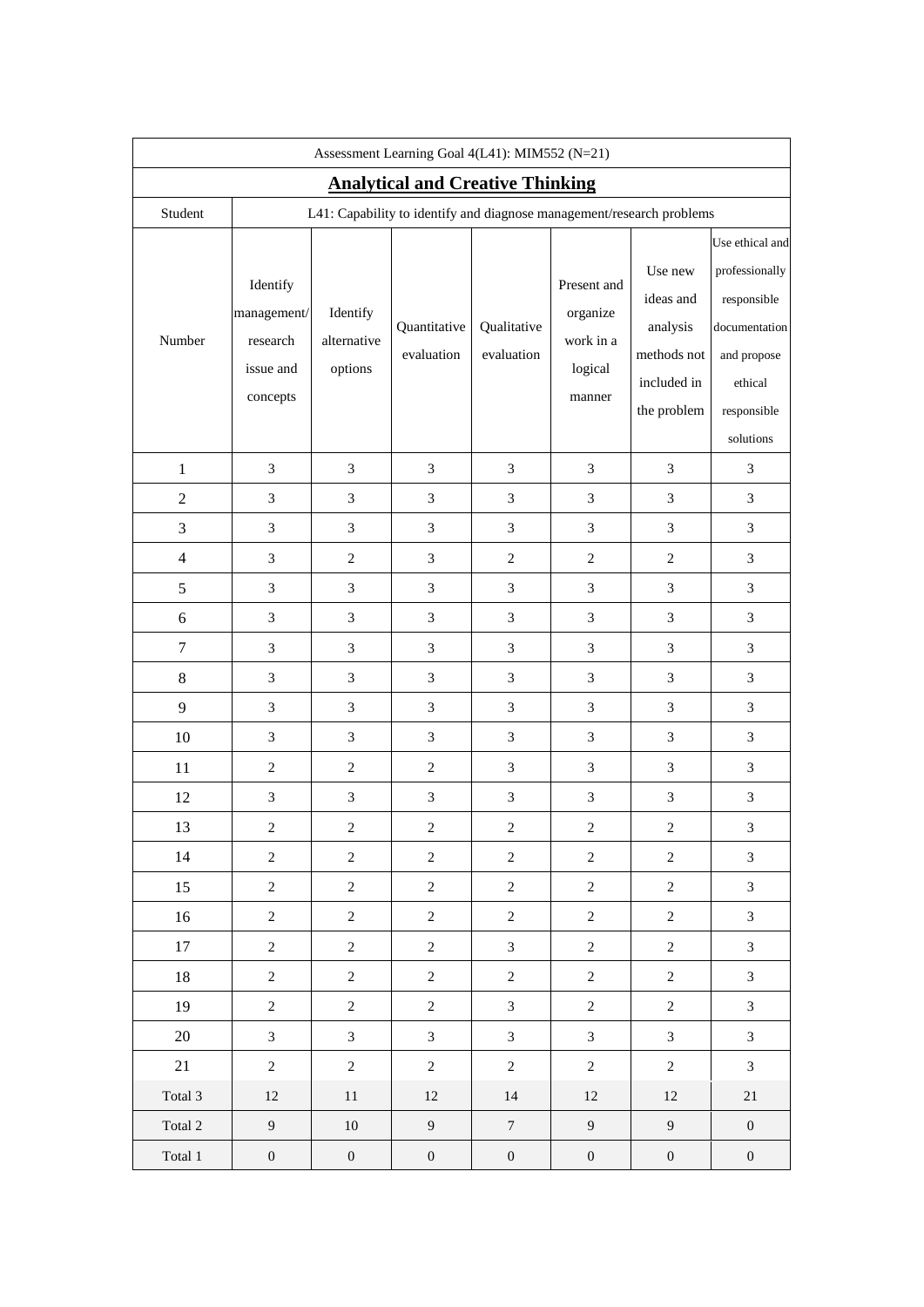| Average              | 2.57 | 2.52 | 2.57 | 2.67 | 2.57 | 2.57 | 3.00 |
|----------------------|------|------|------|------|------|------|------|
| <b>Total Average</b> |      |      |      | 2.64 |      |      |      |

| Assessment Learning Goal 4(L42): MIM512 (N=30) |                             |                                                                                |                             |                             |                             |  |  |
|------------------------------------------------|-----------------------------|--------------------------------------------------------------------------------|-----------------------------|-----------------------------|-----------------------------|--|--|
| <b>Analytical and Creative Thinking</b>        |                             |                                                                                |                             |                             |                             |  |  |
| <b>Student Number</b>                          |                             | L42: Ability to engage in management research and present findings effectively |                             |                             |                             |  |  |
|                                                | Fact Finding                | Objective                                                                      | <b>Idea Finding</b>         | Solution                    | Acceptance                  |  |  |
|                                                |                             | Finding                                                                        |                             | Finding                     | Finding                     |  |  |
| $\mathbf{1}$                                   | $\ensuremath{\mathfrak{Z}}$ | 3                                                                              | $\ensuremath{\mathfrak{Z}}$ | $\ensuremath{\mathfrak{Z}}$ | $\ensuremath{\mathfrak{Z}}$ |  |  |
| $\overline{c}$                                 | $\sqrt{2}$                  | $\mathfrak{Z}$                                                                 | $\sqrt{2}$                  | $\sqrt{2}$                  | $\sqrt{2}$                  |  |  |
| 3                                              | $\mathfrak{Z}$              | $\boldsymbol{2}$                                                               | $\mathfrak{Z}$              | $\sqrt{2}$                  | $\sqrt{2}$                  |  |  |
| $\overline{4}$                                 | $\mathfrak{Z}$              | $\overline{3}$                                                                 | $\mathfrak{Z}$              | $\sqrt{2}$                  | $\mathfrak{Z}$              |  |  |
| 5                                              | $\ensuremath{\mathfrak{Z}}$ | $\mathfrak{Z}$                                                                 | $\mathfrak{Z}$              | $\ensuremath{\mathfrak{Z}}$ | $\mathfrak{Z}$              |  |  |
| $\sqrt{6}$                                     | $\ensuremath{\mathfrak{Z}}$ | $\sqrt{2}$                                                                     | $\sqrt{2}$                  | $\sqrt{2}$                  | $\sqrt{2}$                  |  |  |
| $\boldsymbol{7}$                               | $\ensuremath{\mathfrak{Z}}$ | $\boldsymbol{2}$                                                               | $\sqrt{2}$                  | $\sqrt{2}$                  | $\sqrt{2}$                  |  |  |
| $8\,$                                          | $\mathfrak{Z}$              | $\mathfrak{Z}$                                                                 | $\sqrt{2}$                  | $\mathfrak{Z}$              | $\sqrt{2}$                  |  |  |
| 9                                              | $\mathfrak{Z}$              | 3                                                                              | $\ensuremath{\mathfrak{Z}}$ | $\sqrt{2}$                  | $\sqrt{2}$                  |  |  |
| $10\,$                                         | $\ensuremath{\mathfrak{Z}}$ | $\overline{c}$                                                                 | $\mathfrak{Z}$              | $\sqrt{2}$                  | $\sqrt{2}$                  |  |  |
| $11\,$                                         | $\ensuremath{\mathfrak{Z}}$ | 3                                                                              | $\mathfrak{Z}$              | $\sqrt{2}$                  | $\sqrt{2}$                  |  |  |
| 12                                             | $\sqrt{2}$                  | $\overline{c}$                                                                 | $\mathfrak{Z}$              | $\sqrt{2}$                  | $\sqrt{2}$                  |  |  |
| 13                                             | $\ensuremath{\mathfrak{Z}}$ | $\mathfrak{Z}$                                                                 | $\sqrt{2}$                  | $\sqrt{3}$                  | $\ensuremath{\mathfrak{Z}}$ |  |  |
| 14                                             | $\ensuremath{\mathfrak{Z}}$ | $\sqrt{2}$                                                                     | $\mathfrak{Z}$              | $\ensuremath{\mathfrak{Z}}$ | $\mathfrak{Z}$              |  |  |
| 15                                             | $\sqrt{2}$                  | $\overline{c}$                                                                 | $\sqrt{2}$                  | $\sqrt{2}$                  | $\sqrt{2}$                  |  |  |
| 16                                             | $\sqrt{2}$                  | $\sqrt{2}$                                                                     | $\ensuremath{\mathfrak{Z}}$ | $\sqrt{3}$                  | $\mathfrak{Z}$              |  |  |
| 17                                             | $\sqrt{2}$                  | $\overline{c}$                                                                 | $\sqrt{2}$                  | $\sqrt{2}$                  | $\sqrt{2}$                  |  |  |
| 18                                             | $\sqrt{2}$                  | $\,2$                                                                          | $\sqrt{2}$                  | $\sqrt{2}$                  | $\sqrt{2}$                  |  |  |
| 19                                             | $\mathfrak 3$               | $\overline{c}$                                                                 | $\sqrt{2}$                  | $\sqrt{2}$                  | $\sqrt{2}$                  |  |  |
| 20                                             | 3                           | 3                                                                              | 3                           | 2                           | 3                           |  |  |
| 21                                             | $\sqrt{2}$                  | $\overline{\mathbf{3}}$                                                        | $\mathfrak{Z}$              | $\sqrt{2}$                  | $\sqrt{2}$                  |  |  |
| $22\,$                                         | $\sqrt{2}$                  | $\overline{3}$                                                                 | $\sqrt{2}$                  | $\sqrt{2}$                  | $\boldsymbol{2}$            |  |  |
| 23                                             | $\sqrt{2}$                  | $\overline{c}$                                                                 | $\sqrt{2}$                  | $\sqrt{2}$                  | $\sqrt{2}$                  |  |  |
| 24                                             | $\mathfrak{Z}$              | $\mathfrak{Z}$                                                                 | $\mathfrak{Z}$              | $\mathfrak{Z}$              | $\sqrt{2}$                  |  |  |
| 25                                             | $\overline{2}$              | $\overline{\mathbf{3}}$                                                        | $\overline{c}$              | $\overline{2}$              | $\overline{2}$              |  |  |
| 26                                             | $\sqrt{2}$                  | $\overline{3}$                                                                 | $\mathfrak{Z}$              | $\mathfrak{Z}$              | $\overline{2}$              |  |  |
| $27\,$                                         | $\sqrt{2}$                  | $\overline{3}$                                                                 | $\sqrt{2}$                  | $\sqrt{2}$                  | $\sqrt{2}$                  |  |  |